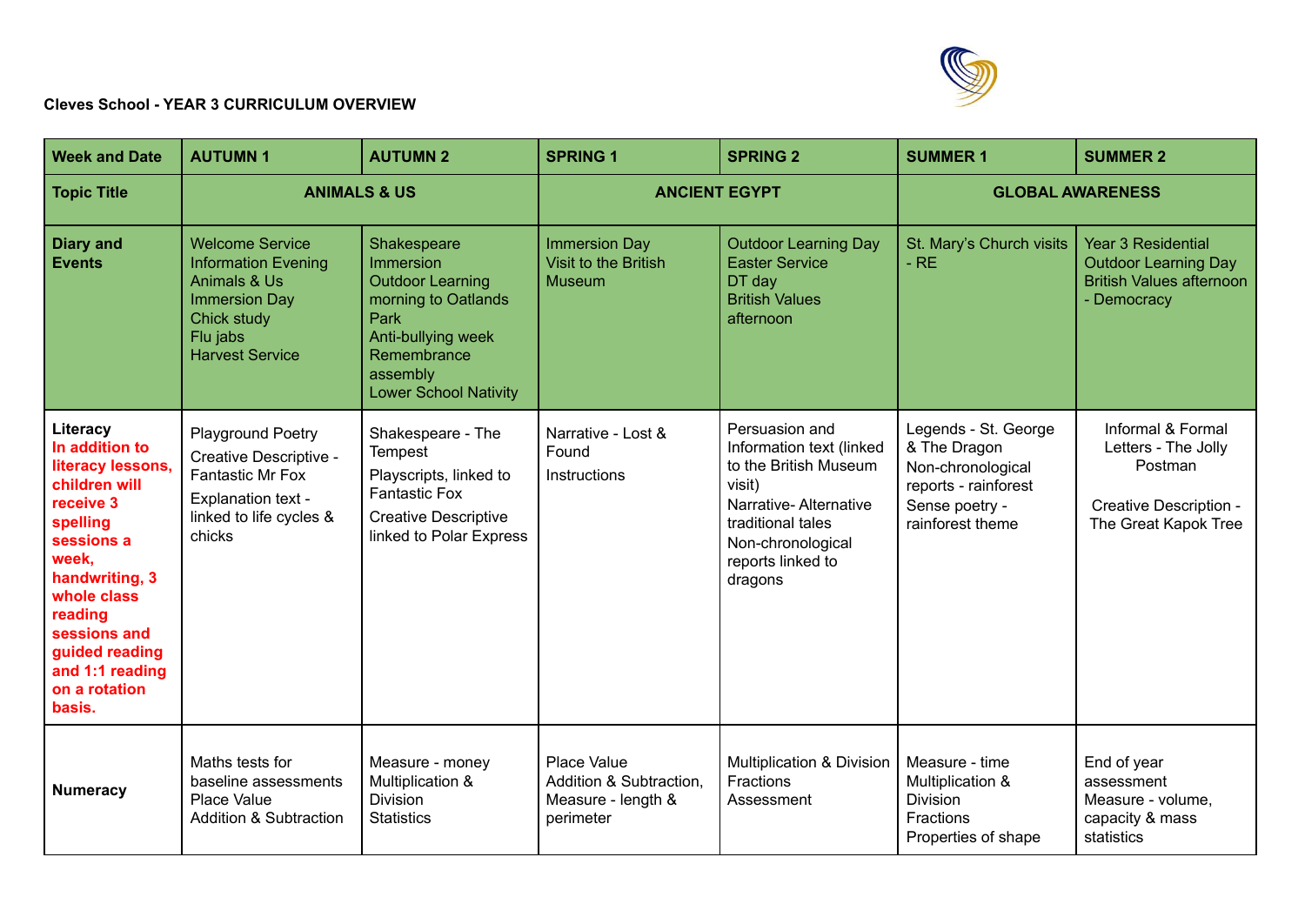| <b>Science</b>   | Animals, Including<br>Humans - skeletons<br>and muscles for<br>support, protection<br>and movement                                                                     | All Living Things - Life<br>cycles of birds, insects<br>and amphibians (Y5),<br>food chains<br>(Y4)Animals, Including<br>Humans - skeletons<br>and muscles for<br>support and movement<br>SRE - Human life<br>cycles and the<br>differences between<br>male and female | Forces & Magnets -<br>pull/push force and<br>magnets repel/attract;<br>magnetic and<br>non-magnetic<br>materials; rules of<br>polarity | Rocks - compare and<br>group based on<br>properties, fossil<br>formation, soils made<br>from rock and organic<br>matter | Light - light source,<br>reflected from<br>surfaces,<br>formation and size of<br>shadow -<br>understanding patterns                                         | Plants - parts of plant,<br>factors for healthy<br>growth; transportation<br>of water within plants;<br>plant life cycle |
|------------------|------------------------------------------------------------------------------------------------------------------------------------------------------------------------|------------------------------------------------------------------------------------------------------------------------------------------------------------------------------------------------------------------------------------------------------------------------|----------------------------------------------------------------------------------------------------------------------------------------|-------------------------------------------------------------------------------------------------------------------------|-------------------------------------------------------------------------------------------------------------------------------------------------------------|--------------------------------------------------------------------------------------------------------------------------|
| <b>Computing</b> | Logging onto the<br>chromebooks/<br>passwords<br>Invitation to Google<br>Classroom<br><b>Typing Web</b><br>Creating class folder<br>We are communicators<br>- emailing | We are communicators<br>Coding - Hopscotch                                                                                                                                                                                                                             | Microsoft<br>Coding - Scratch                                                                                                          | Scratch                                                                                                                 | Programming - Lego                                                                                                                                          | Comic Life -<br>deforestation<br>Google Sites                                                                            |
| <b>History</b>   | Weybridge - past &<br>present                                                                                                                                          | n/a this half term                                                                                                                                                                                                                                                     | Ancient Egypt                                                                                                                          |                                                                                                                         | n/a this term                                                                                                                                               |                                                                                                                          |
| Geography        | What is a map?                                                                                                                                                         | Human & physical<br>features of the local<br>environment                                                                                                                                                                                                               | Map work linked to<br>Egypt                                                                                                            | N/A                                                                                                                     | Countries and capitals<br>of S. America<br>Locating main physical<br>features of S. America<br>Workings of a volcano<br>Locating volcanoes in<br>S. America |                                                                                                                          |
| Art              | Exploding photographs<br>Pattern and texture                                                                                                                           | <b>Animal Patterns</b>                                                                                                                                                                                                                                                 | Mixing and layering<br>paint - Egyptian gods                                                                                           | Canopic Jars                                                                                                            | Study of Freida Kahlo<br><b>Self Portraits</b>                                                                                                              | n/a                                                                                                                      |
| DT               | N/A                                                                                                                                                                    | Christmas stockings                                                                                                                                                                                                                                                    | N/A                                                                                                                                    | <b>Egyptian Falafel</b>                                                                                                 | n/a                                                                                                                                                         | Pneumatics - rainforest<br>animals                                                                                       |
| <b>PE/Games</b>  | Dance - linked to<br>science human body -                                                                                                                              | Gymnastics - rolls                                                                                                                                                                                                                                                     | Dance - linked to<br><b>Ancient Egyptians</b>                                                                                          | Gymnastics - travelling<br>(using apparatus)                                                                            | Catching and sending<br>a ball, fielding skills                                                                                                             | Catching and sending a<br>ball, fielding skills                                                                          |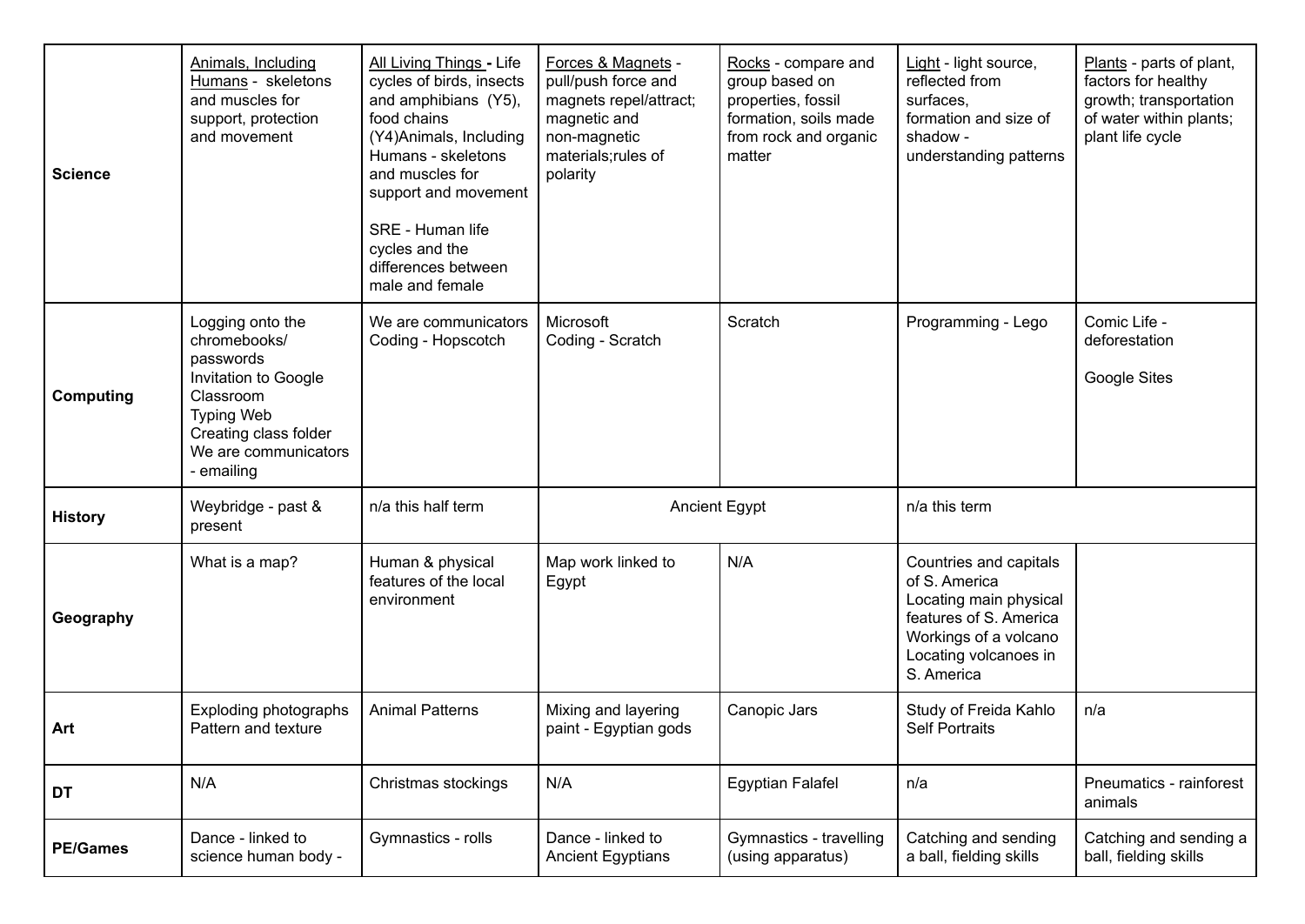|                                                                       | different types of<br>movement (roll, spin,<br>twist etc.) and planes<br>Orienteering, Football,<br>Fitness, Hockey, Rugby<br>& Netball                     | Orienteering, Football,<br>Fitness, Hockey,<br>Rugby & Netball                                                   | Orienteering, Football,<br>Fitness, Hockey, Rugby<br>& Netball                                                                                         | Orienteering, Football,<br>Fitness, Hockey, Rugby<br>& Netball                                                                     | taught through -<br>Tennis<br><b>Rounders</b><br>Cricket<br><b>Athletics</b>                                                           | taught through -<br><b>Tennis</b><br>Rounders<br>Cricket<br><b>Athletics</b>             |
|-----------------------------------------------------------------------|-------------------------------------------------------------------------------------------------------------------------------------------------------------|------------------------------------------------------------------------------------------------------------------|--------------------------------------------------------------------------------------------------------------------------------------------------------|------------------------------------------------------------------------------------------------------------------------------------|----------------------------------------------------------------------------------------------------------------------------------------|------------------------------------------------------------------------------------------|
| <b>RE</b>                                                             | Who is Jesus?                                                                                                                                               | Why is prayer<br>important to<br>Christians?<br>Why are presents<br>given at Christmas?                          | How did all begin?                                                                                                                                     | <b>Story of Moses</b><br>What happened during<br>Jesus' last week on<br>Earth?                                                     | How do Christians<br>celebrate milestones?                                                                                             | Why do Christians<br>make promises in<br>marriage?                                       |
| PSHE/<br><b>Citizenship</b>                                           | Rights &<br>Responsibilities<br><b>Class Charter</b><br><b>Risk Assessment</b><br>lesson                                                                    | Anti-bullying<br><b>British Values</b>                                                                           | <b>New Year Resolutions</b><br>SEAL - Good to be Me                                                                                                    | SEAL - Good to be me                                                                                                               | MHWB - understanding<br>our emotions and<br>recognising that they<br>have value -<br>understanding that<br>mental health can vary      | Transition work and<br>visits                                                            |
| <b>Music</b><br>These units will<br>be taught on a<br>rotation basis. | Learning 'The Basics of<br>Music' (Recorders &<br>Boomwhackers)                                                                                             | Lower School Nativity<br>Preparation - learn<br>songs, carols and<br>poem                                        | Exploring two six-week<br>units (Glockenspiels &<br>Singing)                                                                                           | Exploring two six-week<br>units (Glockenspiels &<br>Singing)                                                                       | <b>Whole Class Violin</b><br>Tuition                                                                                                   | <b>Whole Class Violin</b><br>Tuition                                                     |
| <b>French</b>                                                         | Greetings<br>Sentence work - masculine and feminine<br>Numbers to 10<br>Classroom equipment and instructions<br>Colours<br>Alphabet<br>Christmas traditions |                                                                                                                  | Parts of the body<br>Descriptions<br>Sentence work - agreements of adjectives<br>Days of the week<br>Pets<br>Numbers to 20<br><b>Easter traditions</b> |                                                                                                                                    | Family members<br>Household items<br>Sentence work - prepositions<br><b>Snacks</b><br>Opinions<br>Numbers to 31<br>Months of the year  |                                                                                          |
| <b>Homework</b>                                                       | Weekly arithmetic<br>Topic spellings<br>Presentation about<br>themselves<br>2, 5, 10 and 3 x table<br>practice<br>Me and My Family                          | Weekly arithmetic<br>MyMaths<br>Prospero's spell<br>Comprehension<br>Crackers<br>Poem and lyrics for<br>Nativity | Weekly arithmetic<br>Comprehension<br>Design a god<br>Hieroglyphics<br>Reading list activity -<br>book review                                          | Weekly arithmetic<br>Various maths<br>Various literacy, topic<br>and science activities<br>Book activity linked to<br>reading list | Weekly arithmetic<br>Various maths<br>Various literacy, topic<br>and science activities<br>What is in soil? -<br>science investigation | Weekly arithmetic<br><b>Preparing for Sayers</b><br>Croft - learning to make<br>your bed |